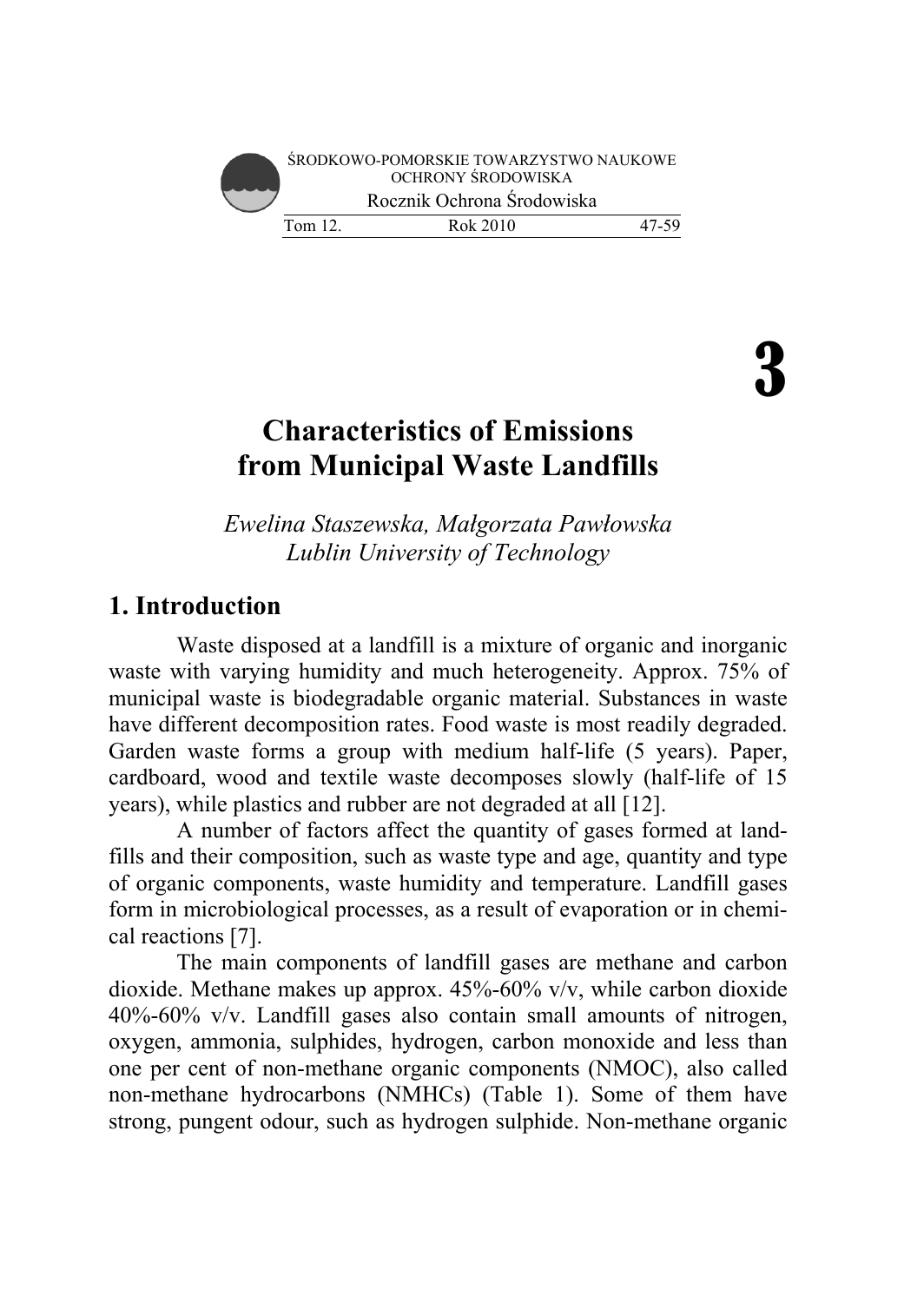components (NMOC), such as volatile organic compounds (VOC) and hazardous air pollutants (HAP), may react under the influence of sunlight and form smog. More then 200 non-methane organic components have been identified [1, 7, 16]. Among the landfill gases, carcinogenic substances, such as benzene chloride and vinyl chloride, may be harmful to the life of the staff and residents of neighbouring areas, while chlorofluorocarbons (CFCs) or hydrochlorofluorocarbons (HCFCs) contribute to ozone layer depletion and climate change [13, 14, 16].

| Main components found in landfill gas  |                      |                                 |                      |  |  |
|----------------------------------------|----------------------|---------------------------------|----------------------|--|--|
| Component                              | Typical value (% by  | Component                       | Typical value (% by  |  |  |
|                                        | volume)              |                                 | volume)              |  |  |
| Methane                                | $45 - 60$            | <b>NMOCs</b>                    | $0,01-0,6$           |  |  |
| Carbon dioxide                         | $40 - 60$            | (non-methane organic compounds) |                      |  |  |
| Nitrogen                               | $2 - 5$              |                                 |                      |  |  |
| Oxygen                                 | $0, 1 - 1$           | Sulphides                       | $0 - 1$              |  |  |
| Ammonia                                | $0, 1 - 1$           | Hydrogen                        | $0 - 0,2$            |  |  |
| Trace components found in landfill gas |                      |                                 |                      |  |  |
| Component                              | Concentration range  | Component                       | Concentration range  |  |  |
|                                        | (mg/m <sup>3</sup> ) |                                 | (mg/m <sup>3</sup> ) |  |  |
| Alkanes:                               |                      | Alkenes:                        |                      |  |  |
| Propane                                | $< 0.1 - 1.0$        | <b>Butadiene</b>                | $< 0.1 - 20$         |  |  |
| <b>Butanes</b>                         | $< 0.1 - 90$         | <b>Butenes</b>                  | $< 0.1 - 90$         |  |  |
| Pentanes                               | 1.8-105              | Pentadienes                     | $< 0.1 - 0.4$        |  |  |
| Cycloalkanes:                          |                      | Cycloalkenes:                   |                      |  |  |
| Cyclopentane                           | $< 0.2 - 6.7$        | Limonene                        | $2.1 - 240$          |  |  |
| Cyclohexane                            | $< 0.5 - 103$        | Other terpenes                  | 14.3-311             |  |  |
| Methylcyclopentane                     | $< 0.1 - 79$         | Methene                         | $< 0.1 - 29$         |  |  |
| Halogenated compounds:                 |                      | Aromatic Hydrocarbons:          |                      |  |  |
| Chloromethane                          | $< 0.1 - 1$          | Benzene                         | $0.4 - 114$          |  |  |
| Chlorofluoromethane                    | $< 0.1 - 10$         | Styrene                         | $< 0.1 - 7$          |  |  |
| Dichloromethane                        | $< 0.1 - 190$        | Xylenes                         | 34-470               |  |  |
| Chloroform                             | $< 0.1 - 0.8$        |                                 |                      |  |  |
| Chlorobenzene                          | $< 0.1 - 2.1$        |                                 |                      |  |  |
| Esters:                                |                      | Organosulphur compounds:        |                      |  |  |
| Ethyl acetate                          | $< 0.1 - 64$         | Carbonyl sulphide               | $< 0.1 - 1$          |  |  |
| Methyl butanoate                       | $< 0.1 - 15$         | Carbon disulphide               | $< 0.1 - 2$          |  |  |
| Ethyl propionate                       | $< 0.1 - 136$        | Methanethiol                    | $< 0.1 - 87$         |  |  |

**Table 1.** Composition of gases released from waste landfills [6, 17, 18] **Tabela 1.** Skład gazów uwolnonych ze składowisk odpadów [6, 17, 18]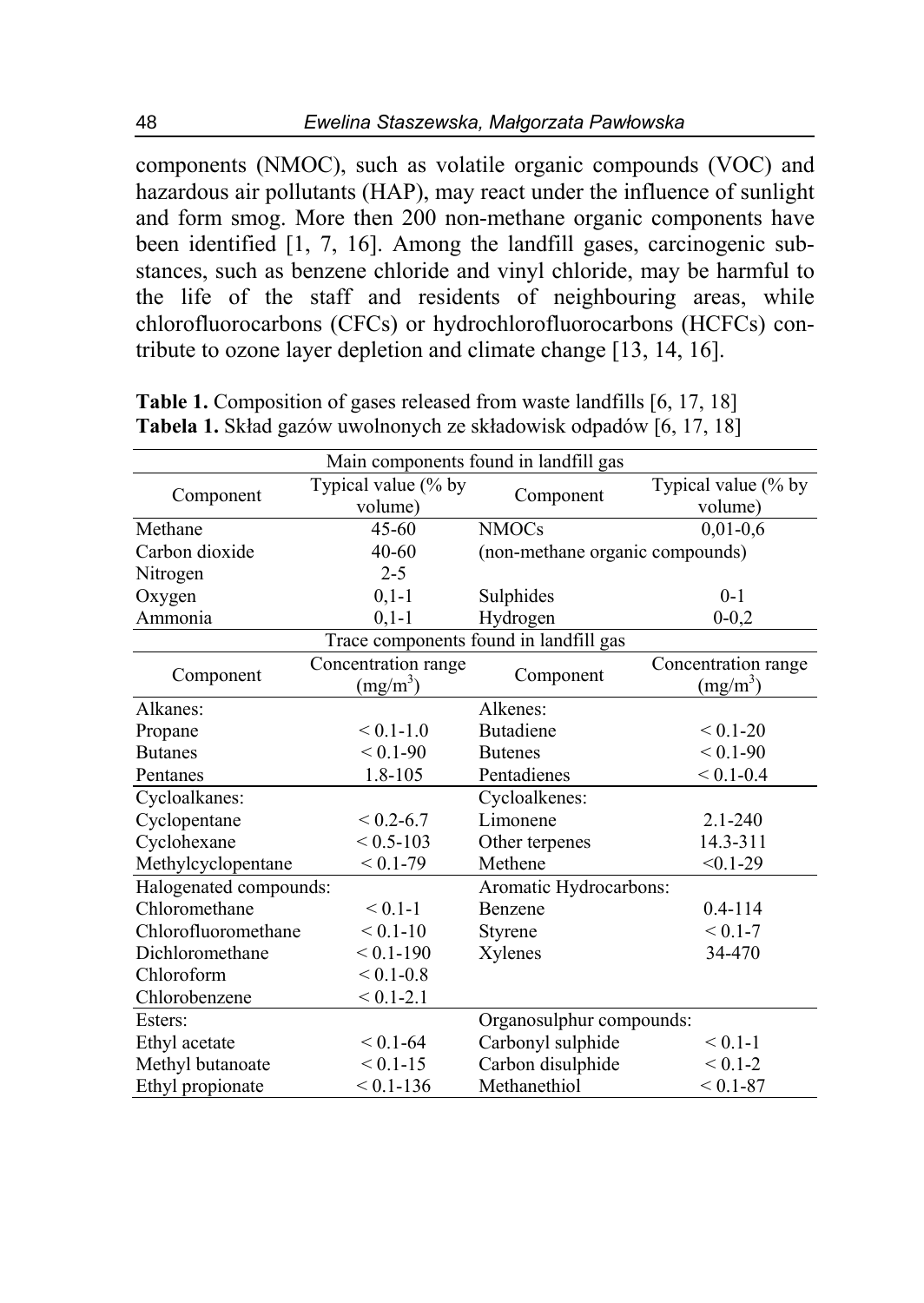| Tabela 1. cd.    |               |                  |             |
|------------------|---------------|------------------|-------------|
| Alcohols:        |               | Ethers:          |             |
| Methanol         | $< 0.1 - 210$ | Dimethylether    | $0.02 - 2$  |
| Ethanol          | < 0.1 > 810   | Methylethylether | $< 0.1 - 2$ |
| Butan-1-ol       | < 0.1 > 19    | Diethylether     | $0.1 - 12$  |
| Other compounds: |               |                  |             |
| Acetone          | $< 0.1 - 3.4$ |                  |             |
| Tetrahydrofuran  | $< 0.1 - 22$  |                  |             |
| Camphor          | $< 0.1 - 13$  |                  |             |

# **Table 1.** cont.

# **2. Mechanism of biogas formation**

Anaerobic fermentation is widespread in nature and it occurs for example in peat bogs, on sea bottom, in manure and at landfills. Organic matter is converted into biogas. Furthermore, certain quantities of fermented biomass form and heat is emitted. The biogas formation process, shown in Figure 1, involves hydrolysis, acidogenesis, acetogenesis and methanogenesis stages.

#### **2.1. Hydrolysis stage**

This stage involves the decomposition of insoluble organic compounds (carbohydrates, proteins, fats). Proteins are hydrolysed to amino acids, polysaccharides (including cellulose) to simple sugars and fats to polyhydroxy alcohols and fatty acids. The quantity of hardly degradable polymers, such as cellulose, lignins, non-degradable fats, proteins and carbohydrates, is considered the hydrolysis rate limiting step. In the anaerobic fermentation of solid waste as little as 50% of organic substances are decomposed. The rest of complex organic substances are not biodegraded due to the lack of specific depolymerisation enzymes resulting from the absence of specific organisms which secrete various extracellular enzymes [3, 11].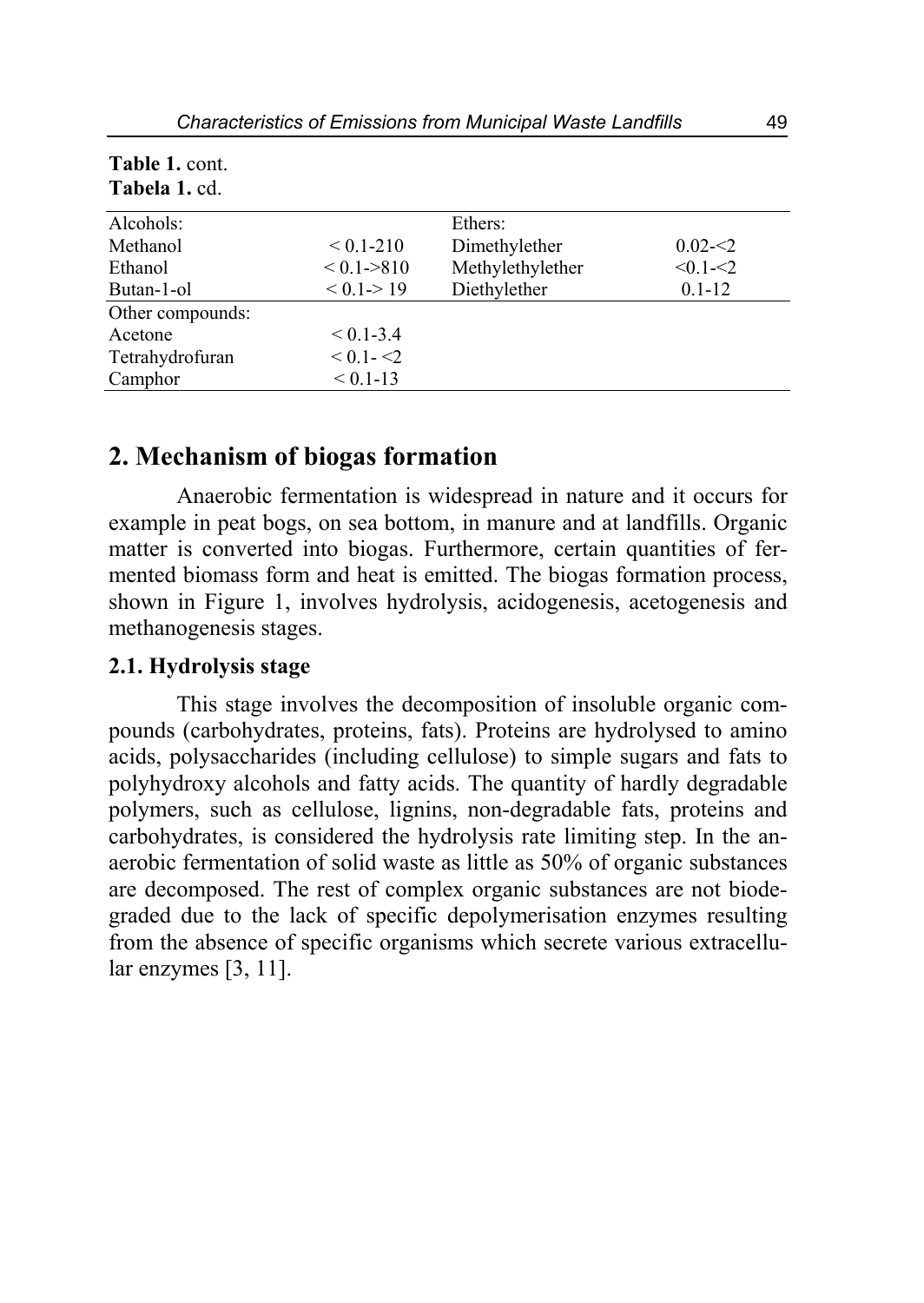

**Fig. 1.** Biogas formation process [9] **Rys. 1.** Proces powstawania biogazu [9]

#### **2.2. Acidogenic stage (acidogenesis)**

In this stage, facultative acidogenic bacteria convert chemical substances dissolved in water, including hydrolysis products, to shortchained organic acids  $(C_1-C_6)$  (formic, acetic, propionic, butyric, valeric), alcohols (methanol, ethanol), aldehydes, carbon dioxide and hydrogen. Acidogenic bacteria include for example: *Clostridium*, *Bacteroides*, *Ruminococcus*, *Butyrylvibrio*, *Escherichia coli*, *Bacillus*, *Bifidobacterium*.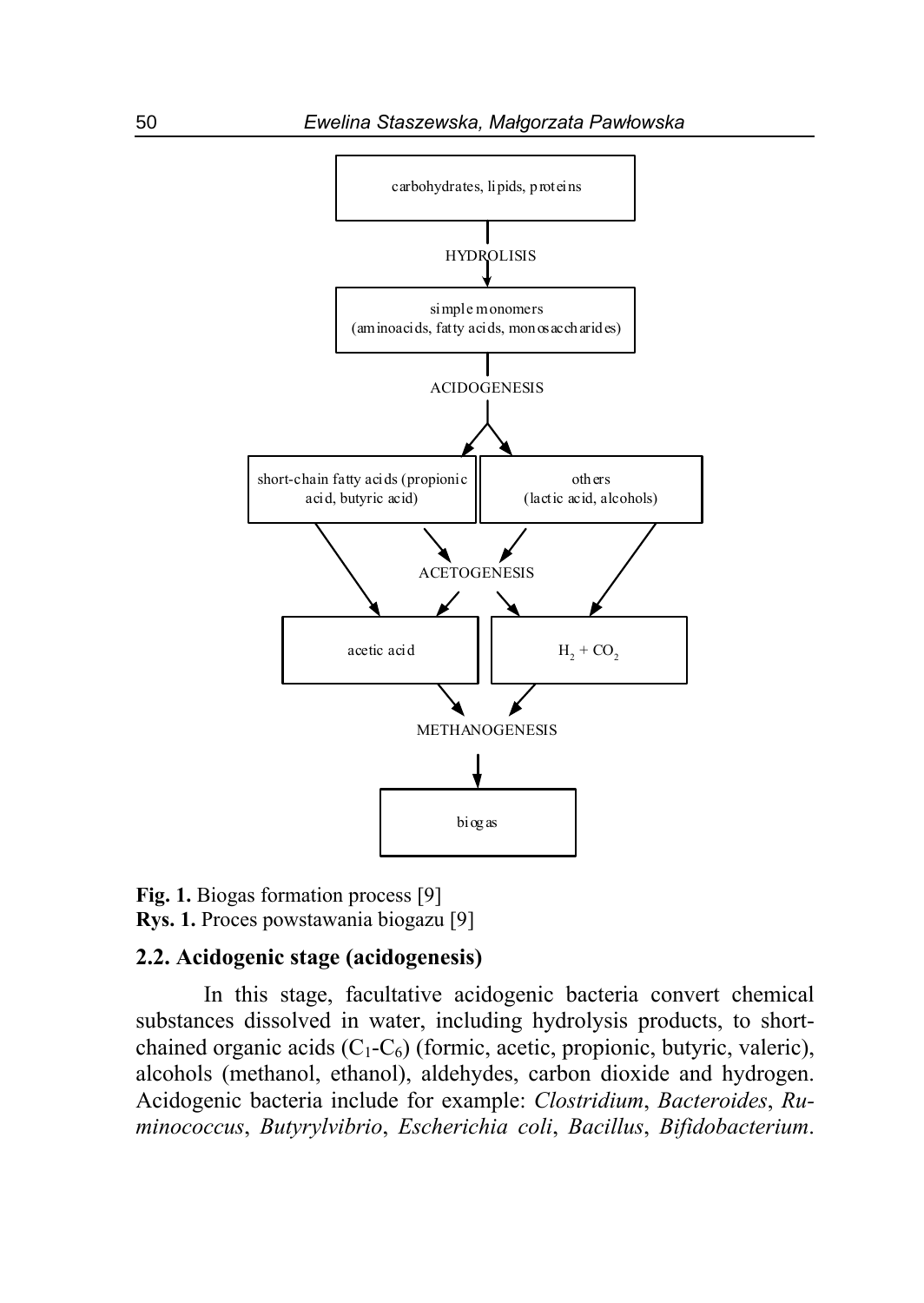Bacteria involved in acidic fermentation are obligate or facultative anaerobes. Considering the classification of substrates with respect to their structure, the degradation of respective groups of compounds can be shown as on Figure 2.



**Fig. 2.** Degradation of main organic compounds [10] **Rys. 2.** Degradacji głównych związków organicznych [10]

### **2.3. Acetogenic stage (acetogenesis)**

In this stage, ethanol and volatile fatty acids  $(C_3-C_6)$  are converted by acetogenic bacteria to  $CO<sub>2</sub>$  and  $H<sub>2</sub>$ . For example, the decomposition of propionic, butyric acids and ethanol to acetic acid may involve the following reactions:

> $CH_3CH_2COO + 3H_2O \rightarrow CH_3COO + H^+ + HCO_3 - + 3H_2$  $CH_3CH_2CH_2COO^+ + 2H_2O \rightarrow 2CH_3COO^+ + H^+ + 2H_2$  $CH_3CH_2OH + H_2O \rightarrow CH_3COO^- + H^+ + 2H_2$

The reactions occur only if hydrogen is removed from the system and its partial pressure is maintained at a low level. Therefore, acetogenesis occurs only with the syntrophy of acetogenic with hydrogenconsuming methanogenic organisms (syntrophy is the symbiosis of organisms, of which one generates and the other consumes hydrogen).

Hydrogen may be used in the formation of acetic acid from carbon dioxide and hydrogen: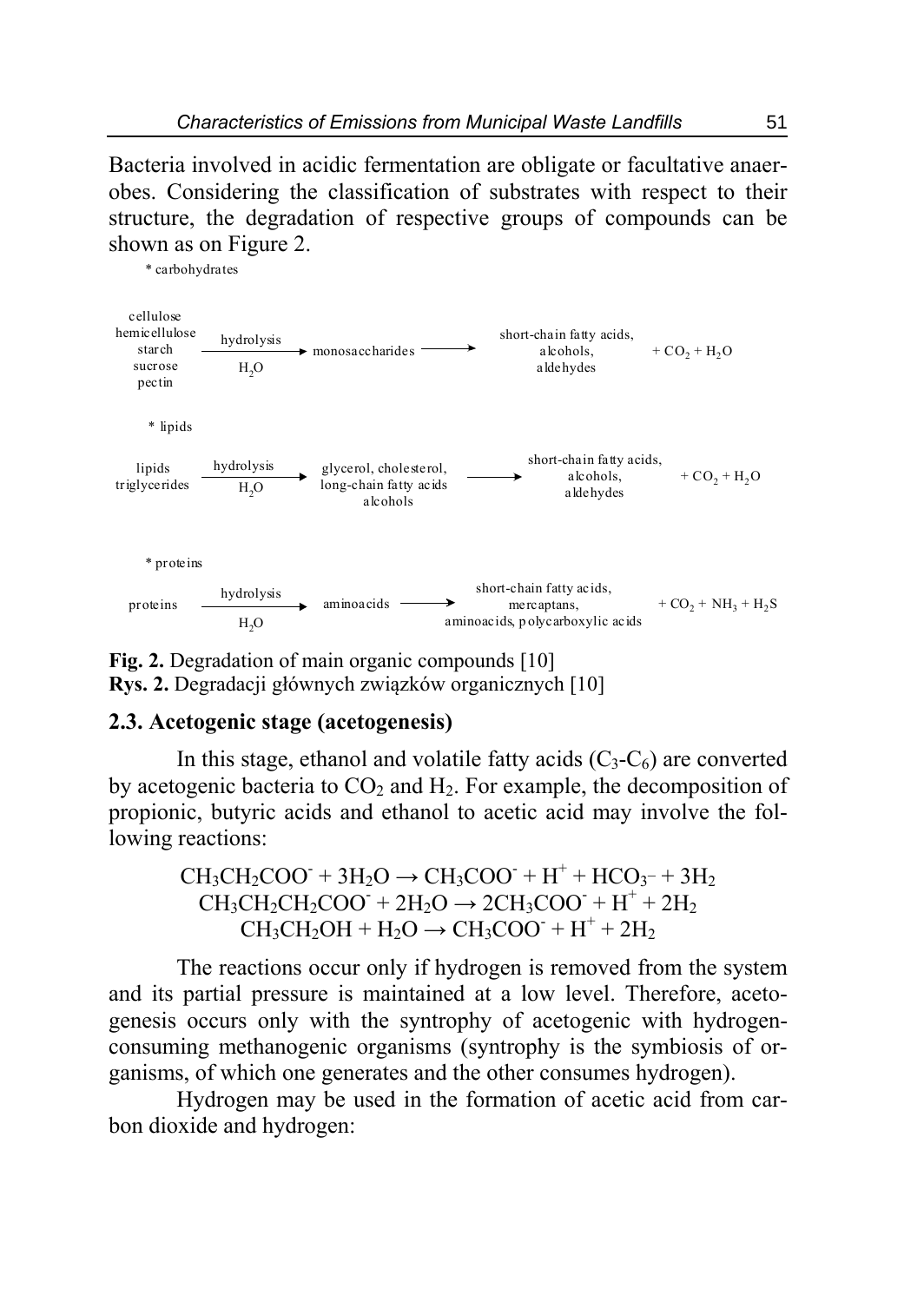$2HCO_3$ <sup>+</sup> H<sup>+</sup> + 4H<sub>2</sub> → CH<sub>3</sub>COO<sup>+</sup> + 4H<sub>2</sub>

or at the methanogenesis stage. Acetogenesis determines biogas formation efficiency. Reactions of higher organic acids at this stage contribute to approx. 25% of acetate and 11% of hydrogen quantities generated during waste fermentation. The following genera of acetogenic bacteria are most widespread: *Syntrophobacter*, *Syntrophomona* [9, 11].

#### **2.4. Methanogenic stage**

Methanogenic organisms form the last element of the anaerobic food chain which, as discussed before, starts with polysaccharides (cellulose, starch), proteins and lipids and involves fermentation bacteria: 1) bacteria responsible for cellulose fermentation to succinate, propionate, butyrate, lactate, acetate, alcohols,  $CO<sub>2</sub>$  and  $H<sub>2</sub>$ , 2) acetogenic bacteria responsible for the fermentation of the former to acetate, formate,  $CO<sub>2</sub>$  and  $H<sub>2</sub>$ . These products, acetates and alcohols are substrates for methanogenic organisms. Methane forms from the following substrates:

acetic acid (almost 70%)

$$
CH_3COO^+ + H_2O \rightarrow CH_4 + HCO_3^-
$$

 $H<sub>2</sub>$  and CO<sub>2</sub> and formate

 $HCO_3^- + 4H_2 + H^+ \rightarrow CH_4 + 3H_2O$  $4HCOO + H^+ + H_2O \rightarrow CH_4 + 3 HCO_3$ 

methanol, methylamine or dimethyl sulphide

4 CH<sub>3</sub>OH →3 CH<sub>4</sub> + CO<sub>2</sub> + 2 H<sub>2</sub>O  $4 \text{ CH}_3\text{NH}_2 + 4 \text{ H}^+ + 2 \text{ H}_2\text{O} \rightarrow 3\text{CH}_4 + \text{CO}_2 + 4\text{NH}_4^+$  $2 (CH_3)_2NH + 2H^+ + 2H_2O \rightarrow 3CH_4 + CO_2 + 2NH_4^+$  $2 (CH_3)_2S + 2H_2O \rightarrow 3CH_4 + CO_2 + 2H_2O$ 

It was found based on stoichiometric relationships that almost 70% of methane forms in the reduction of acetates, even though a few bacterial species only are able to produce methane from acetates, while almost all known methanogenic bacteria can product methane from hydrogen and carbon dioxide [9, 11].

Biochemical transformations of  $CO<sub>2</sub>$  and  $H<sub>2</sub>$  to methane and acetate to methane and  $CO<sub>2</sub>$  occur with various enzymes and prosthetic groups, found so far in methanogenic organisms only. The probable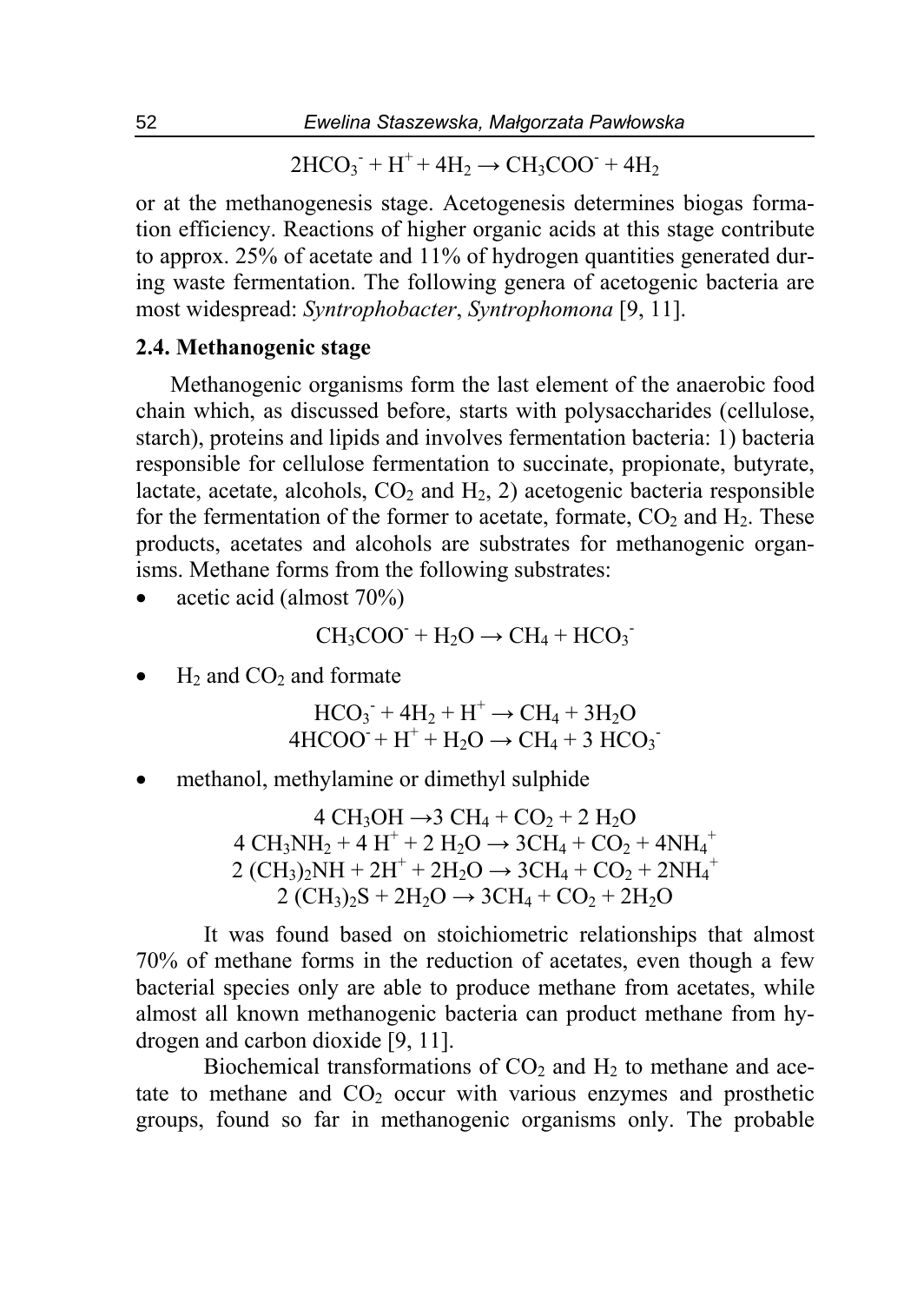pathways for methane formation from acetate and from hydrogen and carbon dioxide are shown in Figure 3 [9, 15].



**Fig. 3.** Probable pathways for methane formation (based on [15]) **Rys. 3.** Prawdopodobne drogi tworzenia metanu (na podstawie [15])

## **3. Characteristics of microorganisms**

Three groups of microorganisms contribute to biogas formation: acidogenic, acetogenic and methanogenic bacteria. The first two stages are dominated by both obligate anaerobes (*Bacillus*, *Pseudomonas*, *Clostridium*, *Bifidobacterium*) and facultative anaerobes (*Streptococcus*, *Enterobacterium*). Some acidogenic bacteria are obligate anaerobes (*Aerobacter*, *Alcaligenes*, *Clostridium*, *Escherichia*, *Lactobacillus*, *Micrococcus*, *Flavobacterium*). The growth rate of these bacteria is between 5 hours in the presence of carbohydrates to 72 hours during fat degradation. The optimum conditions for the growth of acidogenic microorganisms are pH of about 6 and temperature of about 30°C. Products of the acidogenic stage (butyric and propionic acids and alcohols) are converted by acetogenic bacteria (*Syntrophomonas* and *Syntrophobacter*  sp.). The acetates and hydrogen which form can be used by methanogenic bacteria. The latter may grow only if hydrogen is consumed by hydrogen-producing organisms. The cooperation between hydrogen-pro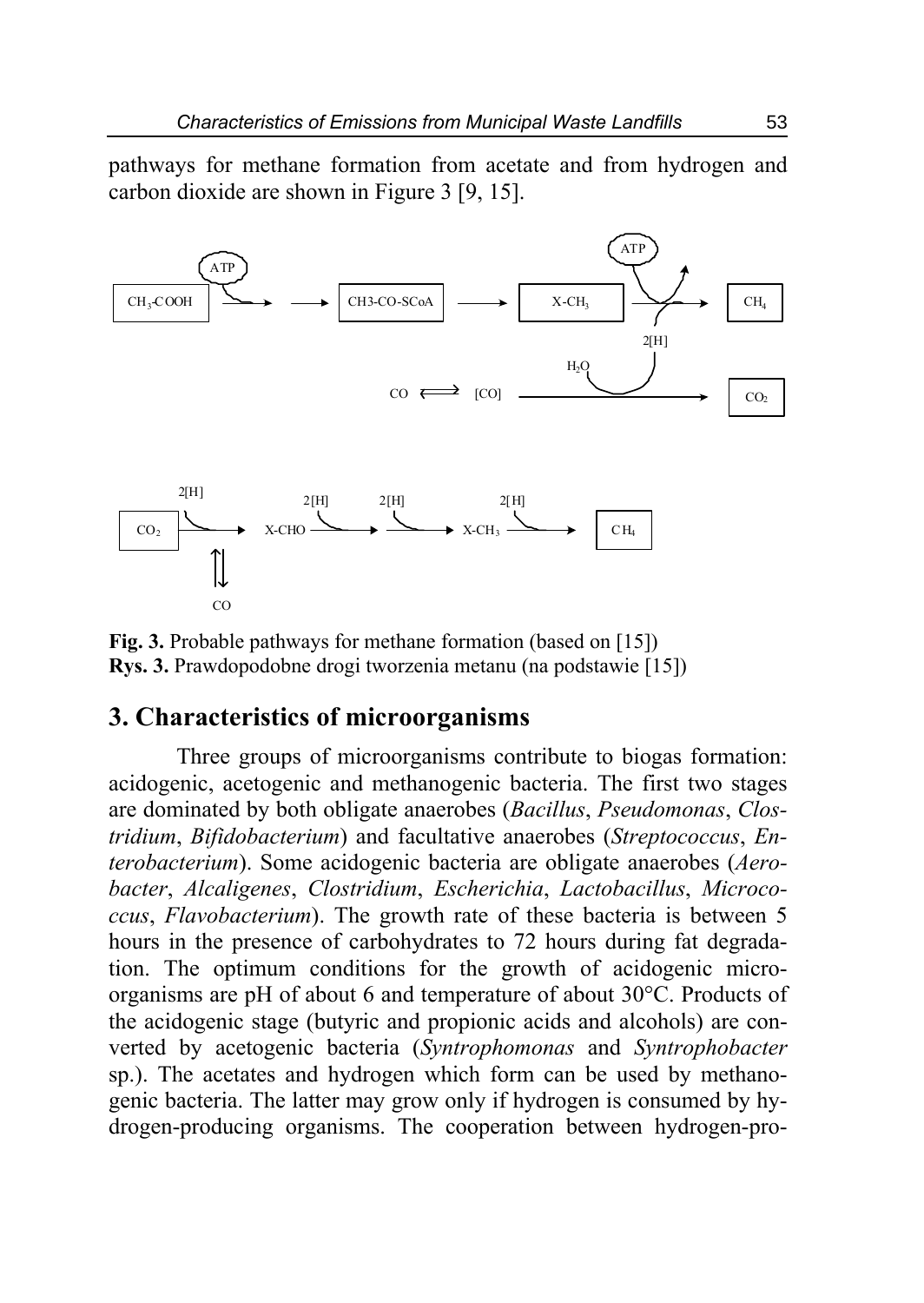ducing and hydrogen-consuming bacteria is called interspecies hydrogen transfer. Hydrogen is also removed by homoacetogenic bacteria in the process of acetate formation from  $CO<sub>2</sub>$  and  $H<sub>2</sub>$ . However, the process does not occur in typical fermentation conditions.

Methanogenic bacteria are all *Archaeobacteriales*. They are obligate anaerobes with any air quantities being lethal. Approximately 40 strains of methanogenic bacteria have been isolated. They are divided into two groups: acetic acid consumers and  $H<sub>2</sub>/CO<sub>2</sub>$  consumers. Methanogenic bacteria have a form of rods (*Methanobacterium*), spirals (*Methanospirillum*) or coccidia (*Methanococcus*, *Methanosarcina*). Optimum temperature for methanogenesis is in a range of 35-45°C and optimum pH is 7. Selected species of methanogenic bacteria are shown in Table 2 [11, 15].

| Genus                | <b>Species</b>         |
|----------------------|------------------------|
| Methanobacterium     | M. bryantii            |
|                      | M. formicicum          |
|                      | M. thermoautotrophicum |
| Methanobrevibacter   | M. arboriphilus        |
|                      | M. ruminantium         |
|                      | M. smithi              |
| <i>Methanococcus</i> | M vannielii            |
|                      | M. volta               |
| Methanogenium        | M. wariaci             |
|                      | M. marisnigri          |
| Methanomicrobium     | M. mobile              |
| Methanospirillum     | M. hungatei            |
| Methanosarcina       | M. barkeri             |
| Methanotrix          | M. soehngenii          |

**Table 2.** Selected species of methanogenic bacteria [11] **Tabela 2.** Wybrane gatunki bakterii metanogennych [11]

Acidic fermentation products can also be consumed by other groups of micro-organisms, such as sulphate or nitrate reducing bacteria. The presence of the first group of bacteria leads to the presence of hydrogen sulphide in the biogas, while the other contributes to the presence of ammonia.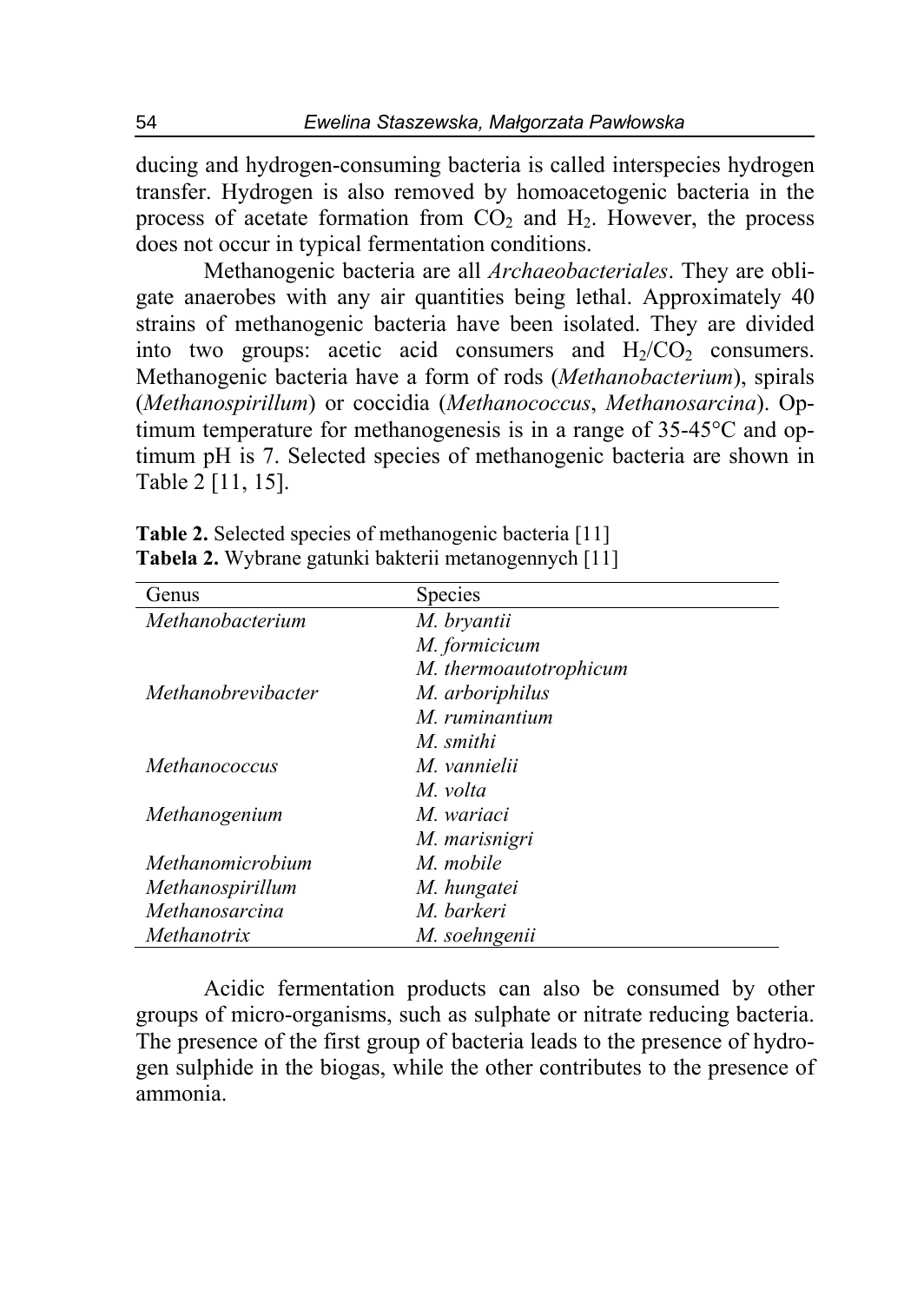# **4. Hydrogen sulphide formation**

Due to the hydrogen sulphide, landfill gases have a peculiar odour of rotten eggs. The unpleasant odour is perceptible even at very low concentrations. Some people with a very low odour perception level can detect sulphide at concentrations as low as 0.5 ppb (parts per billion).

Hydrogen sulphide forms in anaerobic waste degradation from sulphur-containing amino acids or in the reduction of inorganic sulphurcontaining compounds. Dissimilation sulphate reduction is a process in which bacteria use sulphates as electron acceptors in the oxidation of organic matter. Bacteria of genera *Desulfovibrio* and *Desulfotomaculum* are classified as sulphate reducing bacteria (SRB).

Hydrogen sulphide is usually the first sulphur product of bacterial degradation of sulphur-containing organic compounds. Part of the hydrogen sulphide formed passes to biogas; however, most is dissolved in the solution as  $H_2S_{(aq)}$  or HS<sup>-</sup>. These forms are in equilibrium with  $H_2S_{(g)}$  [8].

## **5. Ammonia formation**

Proteins are the chief source of ammonia nitrogen. The process for the conversion of organic to inorganic nitrogen by heterotrophic bacteria is called ammonification. It is a two-stage process which involves enzymatic protein hydrolysis to amino acids by aerobic and anaerobic microorganisms, followed by deamination and fatty acid fermentation leading to the formation of carbon dioxide, ammonia nitrogen and volatile fatty acids. During deamination (Figure 4) amino groups are released and form ammonia or ammonium ions.

Ammonia is not a greenhouse gas and, therefore, it is not so harmful to the environment as methane. However, exposure to the gas may lead to certain adverse health effects. Ammonia has pungent odour and may be irritant to the respiratory system. In addition, ammonia may dissolve in the skin protective layer and form ammonium hydroxide, a corrosive substance which causes skin irritation [2].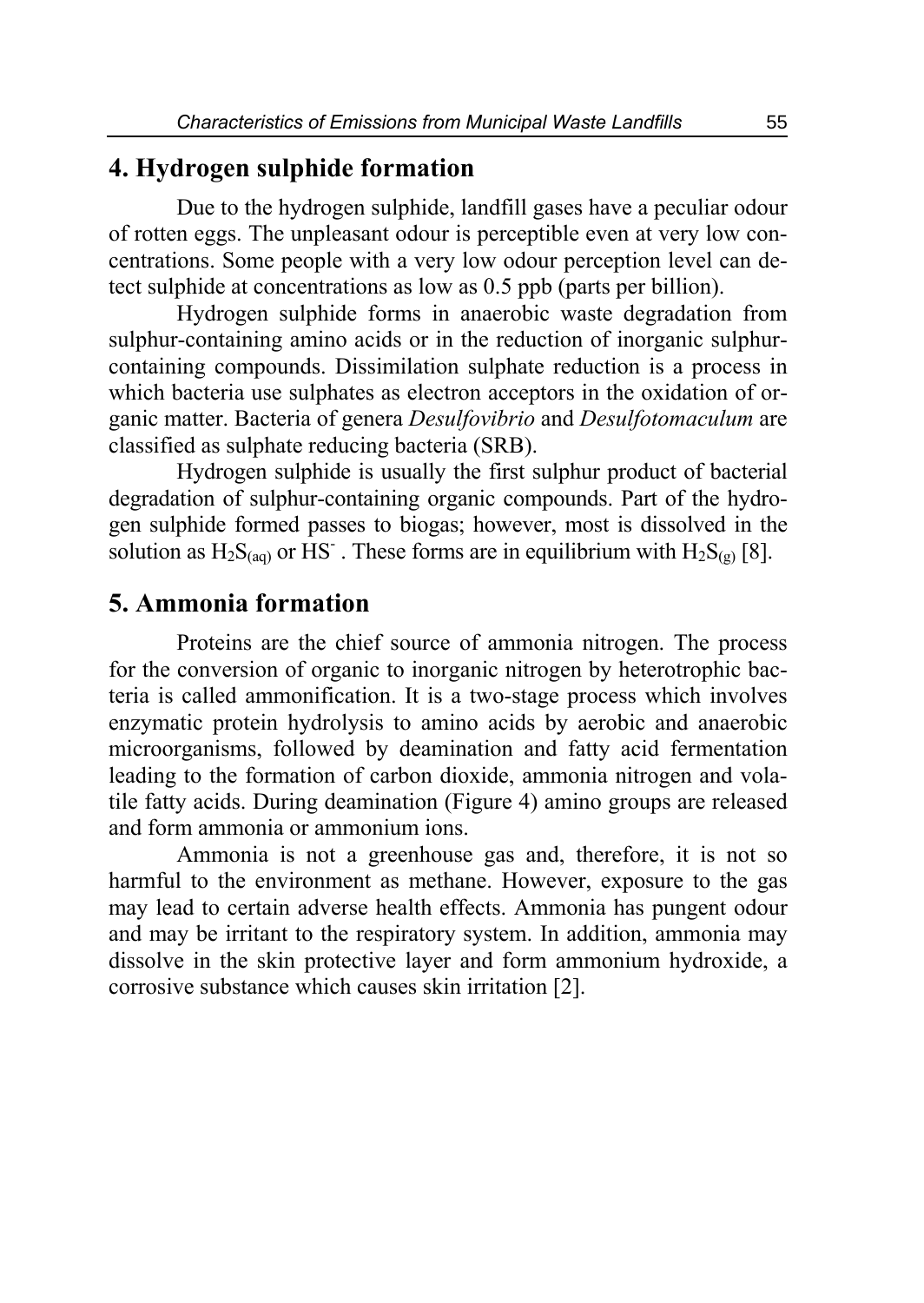

**Fig. 4.** Deamination process [2] **Rys. 4.** Proces deaminacji [2]

## **6. Summary**

The quantity of landfill gases depends on the properties of waste (composition and age) and multiple environmental factors (oxygen content, humidity, temperature). Higher content of organic waste at a landfill leads to the increased generation of gases, such as carbon dioxide, methane, nitrogen or hydrogen sulphide, by bacteria responsible for degradation, while higher content of chemical waste contributes to the formation of NMOCs due to evaporation or chemical reactions.

More gases are released from waste stored for less than 10 years old as a result of bacterial degradation, evaporation and chemical reactions than from that stored for more than 10 years. The highest emission of gases from landfills occurs 5-7 years from the start of storage.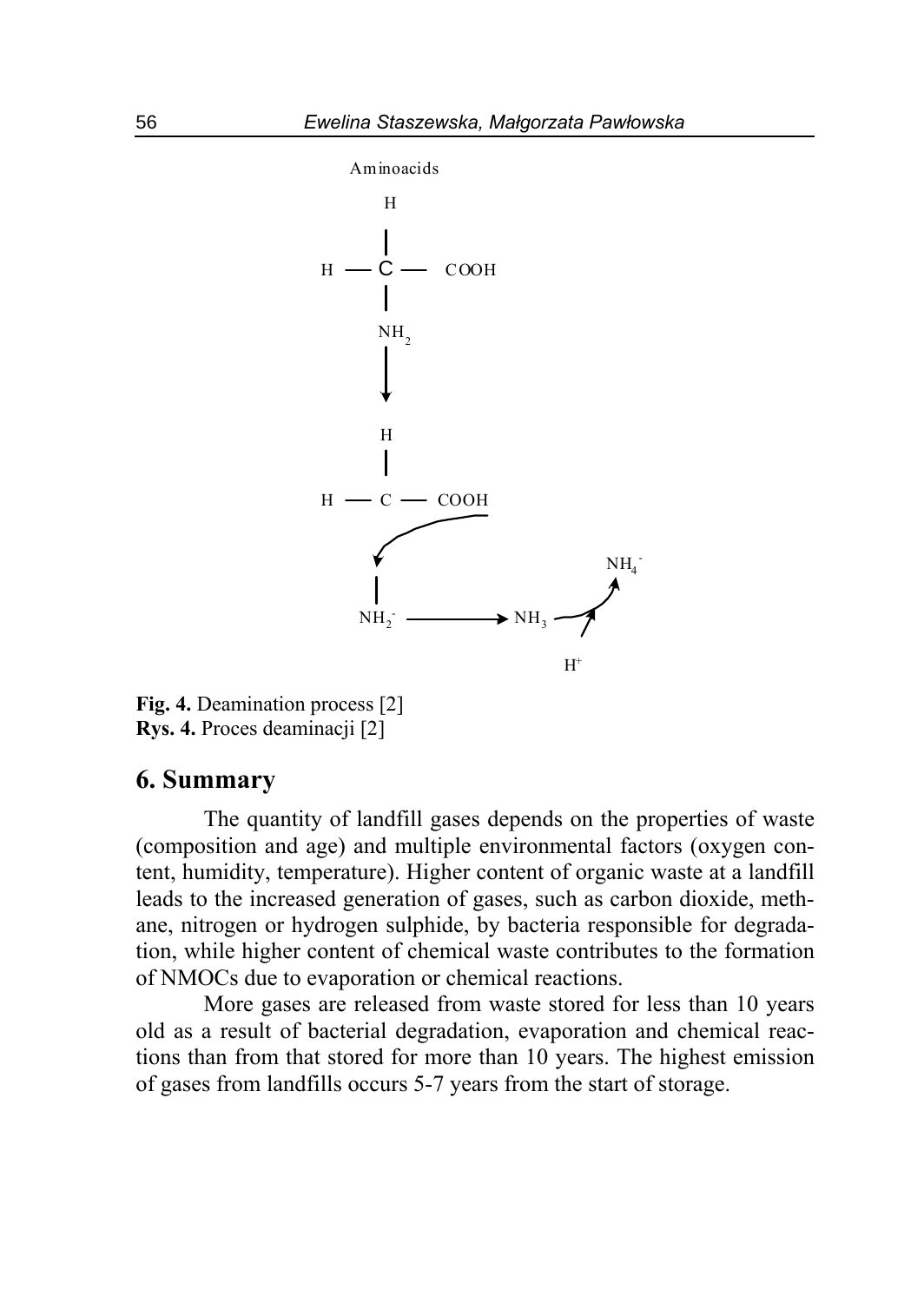Bacteria can produce methane in anaerobic conditions only. The higher the oxygen content, the longer waste is decomposed by aerobic bacteria at the first stage. If waste is loosely packed, better oxygen accessibility is ensured and, consequently, aerobic bacteria live longer and produce carbon dioxide and water for a longer period. If waste is compacted, anaerobic bacteria which produce methane grow more rapidly, to be later replaced by aerobic bacteria.

More than 40% humidity (based on wet waste matter) contributes to more rapid gas release from landfills. This is caused by the favourable effect of humidity on bacterial growth and transport of nutrients throughout the landfill.

High temperature increases bacterial activity which, in effect, leads to higher emissions of gases from landfills. Lower temperatures reduce bacterial activity. Due to the heat emitted during bacterial degradation processes landfill temperatures are 25-45°C [4, 5].

# **References**

- 1. **Abushammala M.F.M., Basri N.E.A., Kadhum A.A.H.:** *Review on landfill gas emission to the atmosphere*. European Journal of Scientific Research 30 (3): 427-436, 2009.
- 2. **Berge N.D., Reinhart D.R.:** *The fate of nitrogen in bioreactor landfills*. Critical Reviews in Environmental Science and Technology 35: 365-399, 2005.
- 3. **Bhattacharyya J.K., Kumar S., Devotta S.:** *Studies on acidification in two-phase biomethanation process of municipal solid waste*. Waste Management 28: 164-169, 2008.
- 4. **Crawford J.F., Smith P.G.:** *Landfill technology*. London. Butterworths, 1985.
- 5. EPA, U.S. Environmental Protection Agency. *Solid waste disposal facility criteria – technical manual*. EPA 530-R-93-017, 1993.
- 6. EPA, U.S. Environmental Protection Agency. *Compilation of Air Pollutant Emissions Factors, AP-42, Fifth Addition, Volume 1: Stationary Point and Area Sources. Section 2.4 – Municipal Solid waste Landfills,* 1995.
- 7. EPA, U.S. Environmental Protection Agency. *Frequently Asked Questions About Landfill Gas and How It Affects Public Health, Safety, and the Environment* http://www.epa.gov/landfill/docs/faqs-3.html, 2008.
- 8. **Erses A.S., Onay T.T.:** *In situ heavy metal attenuation in landfills under methanogenic conditions*. Journal of Hazardous Materials B99: 159-175, 2002.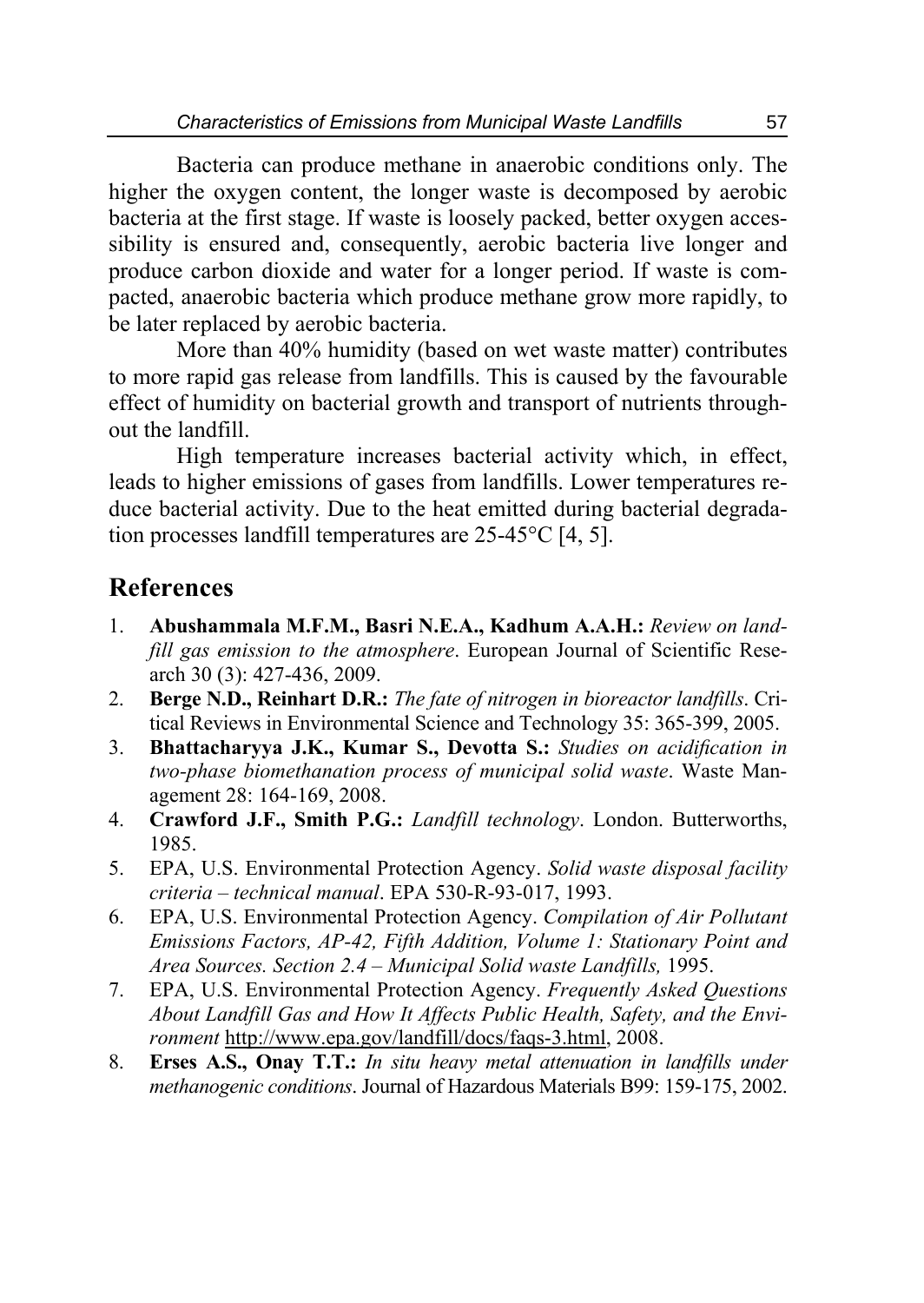- 9. **Głodek E., Kalinowski W., Janecka L., Werszler A., Garus T., Kościanowski J.:** *Acquisition of agricultural biogas and its use as an energy source.* Opole's Transfer Innovation Centre in the range of building materials and renewable energy sources (Project number Z/2.16/II/2.6/16/06), 2007.
- 10. **Janosz-Rajczyk M.:** *Selected process units In environmental engineering*. Czestochowa: University of Technology Publishers, 2004.
- 11. **Jędrczak A.:** *Biological waste processing*. Warsaw: Polish Scientific Publishers PWN, 2007.
- 12. **Lewicki R.:** *The Monitoring of Landfill Gas*. Lodz: OBREM, 1991.
- 13. **Molina M., Rowland F.S.:** *Stratospheric sink for chlorofluoromethanes chlorine atomic – catalysed destruction of ozone*. Nature 249: 810-812, 1974.
- 14. **Nikiema J., Bibeau L., Lavoie J., Brzezinski R., Vigneux J., Heitz M.:** *Biofiltration of methane: an experimental study*. Chemical Engineering Journal 113: 111-117, 2005.
- 15. **Schlegel H.G.:** *General Microbiology*. Warsaw: Polish Scientific Publishers PWN, 2003.
- 16. **Scheutz C., Bogner J., Chanton J.P., Blake D., Morcet M., Aran C., Kjeldsen P.:** *Atmospheric emissions and attenuation of non-methane organic compounds in cover soils at a French landfill*. Waste Management 28: 1892-1908, 2008.
- 17. **Tchobanoglous G., Theisen H., Vigil S.:** *Integrated Solid Waste Management, EngineeringPrinciples and Management Issues*. New York: McGraw-Hill Inc. pp. 381-417, 1993.
- 18. **Williams P.T.:** *Waste Treatment and Disposal*. England: John Wiley& Sons Ltd., 2005.

# **Charakterystyka emisji ze składowisk odpadów komunalnych**

#### **Streszczenie**

Ilość gazu z odpadów zależy od właściwości odpadów (skład i wiek) i wielu czynników środowiskowych (zawartość tlenu, wilgotność, temperatura). Wyższa zawartości odpadów organicznych na składowisku prowadzi do zwiększonego wytwarzania, przez bakterie odpowiedzialne za degradację, gazów takich jak: dwutlenek węgla, metan, azot lub siarkowodór. Wyższa zawartość odpadów chemicznych przyczynia się do powstawania niemetalowych związków organicznych wskutek parowania lub reakcji chemicznych.